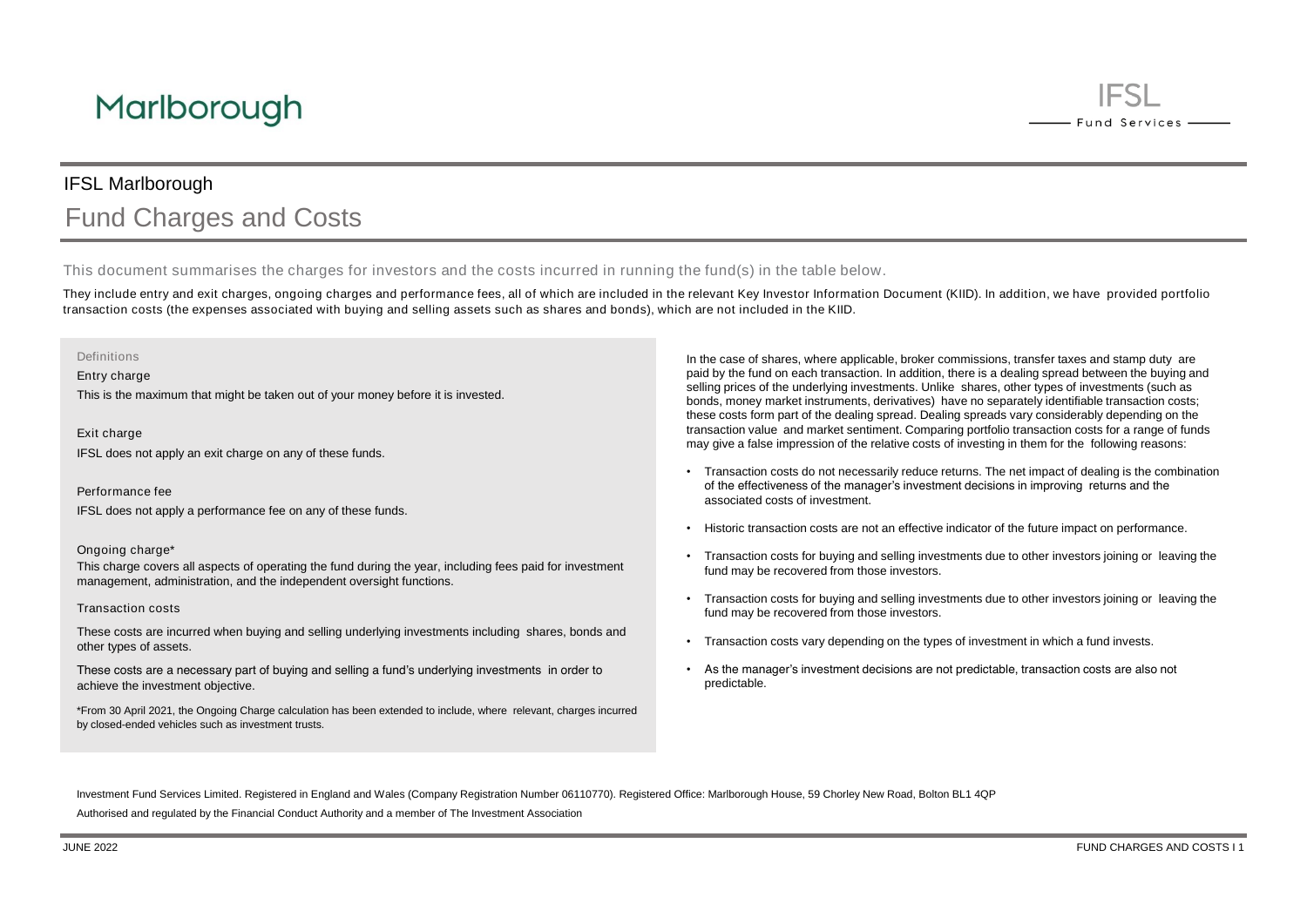## **IFSL** — Fund Services —

- Fund Services -

 $\sim$ 

## IFSL Marlborough Fund Charges and Costs

| <b>ISIN Name</b>                                                                                                                                | <b>Fund Entry</b>                                                | Entry<br>Charge | Exit<br>Charge | Performance<br>Fee | Ongoing<br>Charge Date | Ongoing<br>Charge | Transaction<br><b>Costs Date</b> | Transaction<br><b>Costs</b> |  |
|-------------------------------------------------------------------------------------------------------------------------------------------------|------------------------------------------------------------------|-----------------|----------------|--------------------|------------------------|-------------------|----------------------------------|-----------------------------|--|
| GB0007148629                                                                                                                                    | IFSL Marlborough Balanced Fund Class A Accumulation              | 5.25%           | 0.00%          | N/A                | 28/02/2022             | 2.01%             | 30/04/2022                       | 0.24%                       |  |
| GB00B4LXDY07                                                                                                                                    | IFSL Marlborough Balanced Fund Class P Accumulation              | 0.00%           | 0.00%          | N/A                | 28/02/2022             | 1.26%             | 30/04/2022                       | 0.24%                       |  |
| GB0004326707                                                                                                                                    | IFSL Marlborough Bond Income Fund Class A Income                 | 5.00%           | 0.00%          | N/A                | 30/11/2021             | 1.60%             | 30/04/2022                       | $-0.04%$                    |  |
| GB00B8P58897                                                                                                                                    | IFSL Marlborough Bond Income Fund Class P Income                 | 0.00%           | 0.00%          | N/A                | 30/11/2021             | 0.85%             | 30/04/2022                       | $-0.04%$                    |  |
| GB0002257847                                                                                                                                    | IFSL Marlborough Cautious Fund Class A Accumulation              | 5.25%           | 0.00%          | N/A                | 31/10/2021             | 2.15%             | 30/04/2022                       | 0.22%                       |  |
| GB0008542184                                                                                                                                    | IFSL Marlborough Cautious Fund Class A Income                    | 5.25%           | 0.00%          | N/A                | 31/10/2021             | 2.15%             | 30/04/2022                       | 0.22%                       |  |
| GB00B83GXN44                                                                                                                                    | IFSL Marlborough Cautious Fund Class P Accumulation              | 0.00%           | 0.00%          | N/A                | 31/10/2021             | 1.40%             | 30/04/2022                       | 0.22%                       |  |
| GB00B8T2QP98                                                                                                                                    | IFSL Marlborough Cautious Fund Class P Income                    | 0.00%           | 0.00%          | N/A                | 31/10/2021             | 1.40%             | 30/04/2022                       | 0.22%                       |  |
| GB00BN2RPL54                                                                                                                                    | IFSL Marlborough Conservative Fund Class P Accumulation          | 0.00%           | 0.00%          | N/A                | 31/12/2021             | 1.14%             | 30/04/2022                       | 0.11%                       |  |
| GB00BN2RPM61                                                                                                                                    | IFSL Marlborough Conservative Fund Class P Income                | 0.00%           | 0.00%          | N/A                | 31/12/2021             | 1.14%             | 30/04/2022                       | 0.11%                       |  |
| GB0001719730                                                                                                                                    | IFSL Marlborough European Special Situations Fund Class A Income | 5.25%           | 0.00%          | N/A                | 10/03/2022             | 1.54%             | 30/04/2022                       | $-0.05%$                    |  |
| GB00B90VHJ34                                                                                                                                    | IFSL Marlborough European Special Situations Fund Class P Income | 0.00%           | 0.00%          | N/A                | 10/03/2022             | 0.79%             | 30/04/2022                       | $-0.05%$                    |  |
| GB0005662894                                                                                                                                    | IFSL Marlborough Extra Income Fund Class A Income                | 5.00%           | 0.00%          | N/A                | 20/04/2022             | 1.73%             | 30/04/2022                       | 0.28%                       |  |
| GB00B8DGH325                                                                                                                                    | IFSL Marlborough Extra Income Fund Class P Income                | 0.00%           | 0.00%          | N/A                | 20/04/2022             | 0.98%             | 30/04/2022                       | 0.28%                       |  |
|                                                                                                                                                 |                                                                  |                 |                |                    |                        |                   |                                  |                             |  |
| $^{\copyright}$<br>Email: enquiries@ifslfunds.com<br>$\left( \bigtriangleup \right)$<br>Marlborough House, 59 Chorley New Road, Bolton, BL1 4QP |                                                                  |                 |                |                    |                        |                   | IFSI                             |                             |  |

 $\mathbb{C}$ 

Email: enquiries@ifslfunds.com Website: www.ifslfunds.com

Investor Support: 0808 145 2500

JUNE 2022 FUND CHARGES AND COSTS I 2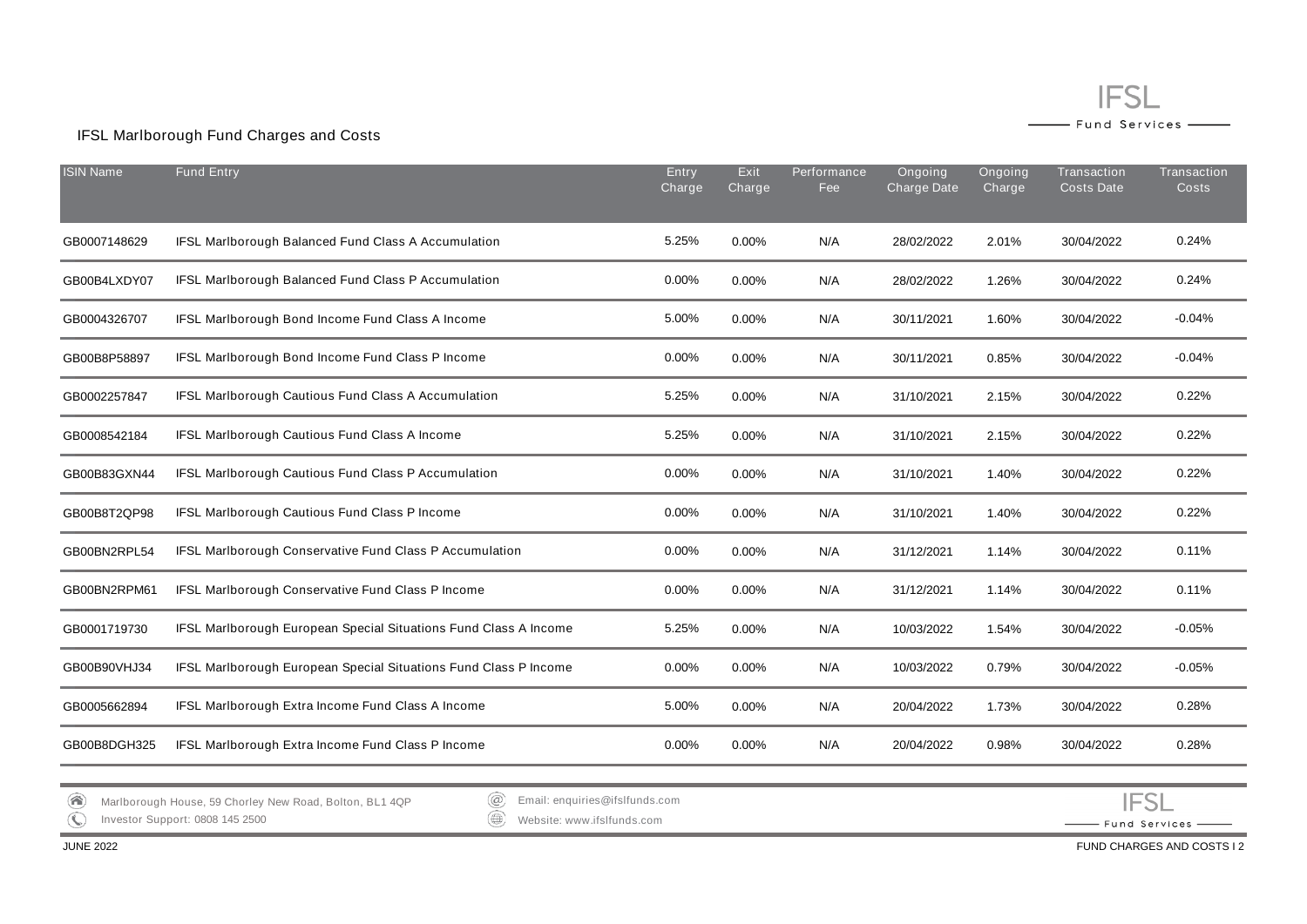

# IFSL Marlborough Fund Charges and Costs

| <b>ISIN Name</b> | <b>Fund Entry</b>                                              | Entry<br>Charge | Exit<br>Charge | Performance<br>Fee | Ongoing<br>Charge Date | Ongoing<br>Charge | Transaction<br><b>Costs Date</b> | <b>Transaction</b><br><b>Costs</b> |
|------------------|----------------------------------------------------------------|-----------------|----------------|--------------------|------------------------|-------------------|----------------------------------|------------------------------------|
| GB00B0NVCN62     | IFSL Marlborough Far East Growth Fund Class A Accumulation     | 5.25%           | 0.00%          | N/A                | 31/01/2022             | 1.70%             | 30/04/2022                       | 0.55%                              |
| GB00B0NVC693     | IFSL Marlborough Far East Growth Fund Class A Income           | 5.25%           | 0.00%          | N/A                | 31/01/2022             | 1.70%             | 30/04/2022                       | 0.55%                              |
| GB00B8N9CJ23     | IFSL Marlborough Far East Growth Fund Class P Accumulation     | 0.00%           | 0.00%          | N/A                | 31/01/2022             | 0.95%             | 30/04/2022                       | 0.55%                              |
| GB00B3Q6QH18     | IFSL Marlborough Far East Growth Fund Class P Income           | 0.00%           | 0.00%          | N/A                | 31/01/2022             | 0.95%             | 30/04/2022                       | 0.55%                              |
| GB0031544876     | IFSL Marlborough Global Bond Fund Class A Accumulation         | 5.00%           | 0.00%          | N/A                | 20/02/2022             | 1.17%             | 30/04/2022                       | 0.01%                              |
| GB0003474730     | IFSL Marlborough Global Bond Fund Class A Income               | 5.00%           | 0.00%          | N/A                | 20/02/2022             | 1.17%             | 30/04/2022                       | 0.01%                              |
| GB00B6ZDFJ91     | IFSL Marlborough Global Bond Fund Class P Accumulation         | 0.00%           | 0.00%          | N/A                | 20/02/2022             | 0.42%             | 30/04/2022                       | 0.01%                              |
| GB00B8H7D001     | IFSL Marlborough Global Bond Fund Class P Income               | 0.00%           | 0.00%          | N/A                | 20/02/2022             | 0.42%             | 30/04/2022                       | 0.01%                              |
| GB0008626979     | IFSL Marlborough Global Fund Class A Accumulation              | 5.25%           | 0.00%          | N/A                | 31/12/2021             | 2.07%             | 30/04/2022                       | 0.23%                              |
| GB00B84KX912     | IFSL Marlborough Global Fund Class P Accumulation              | 0.00%           | 0.00%          | N/A                | 31/12/2021             | 1.32%             | 30/04/2022                       | 0.23%                              |
| GB0032832841     | IFSL Marlborough Global Innovation Fund Class A Accumulation   | 5.00%           | 0.00%          | N/A                | 31/10/2021             | 1.57%             | 30/04/2022                       | 1.13%                              |
| GB00B830MV78     | IFSL Marlborough Global Innovation Fund Class P Accumulation   | 0.00%           | 0.00%          | N/A                | 31/10/2021             | 0.82%             | 30/04/2022                       | 1.13%                              |
| GB00B03TN153     | IFSL Marlborough High Yield Fixed Interest Fund Class A Income | 5.25%           | 0.00%          | N/A                | 31/12/2021             | 1.58%             | 30/04/2022                       | 0.11%                              |
| GB00B8L7D393     | IFSL Marlborough High Yield Fixed Interest Fund Class P Income | 0.00%           | 0.00%          | N/A                | 31/12/2021             | 0.83%             | 30/04/2022                       | 0.11%                              |
|                  |                                                                |                 |                |                    |                        |                   |                                  |                                    |

Marlborough House, 59 Chorley New Road, Bolton, BL1 4QP  $\bigodot$ 

Email: enquiries@ifslfunds.com

Investor Support: 0808 145 2500

Website: www.ifslfunds.com

**IFSL** - Fund Services -

JUNE 2022 FUND CHARGES AND COSTS I 3